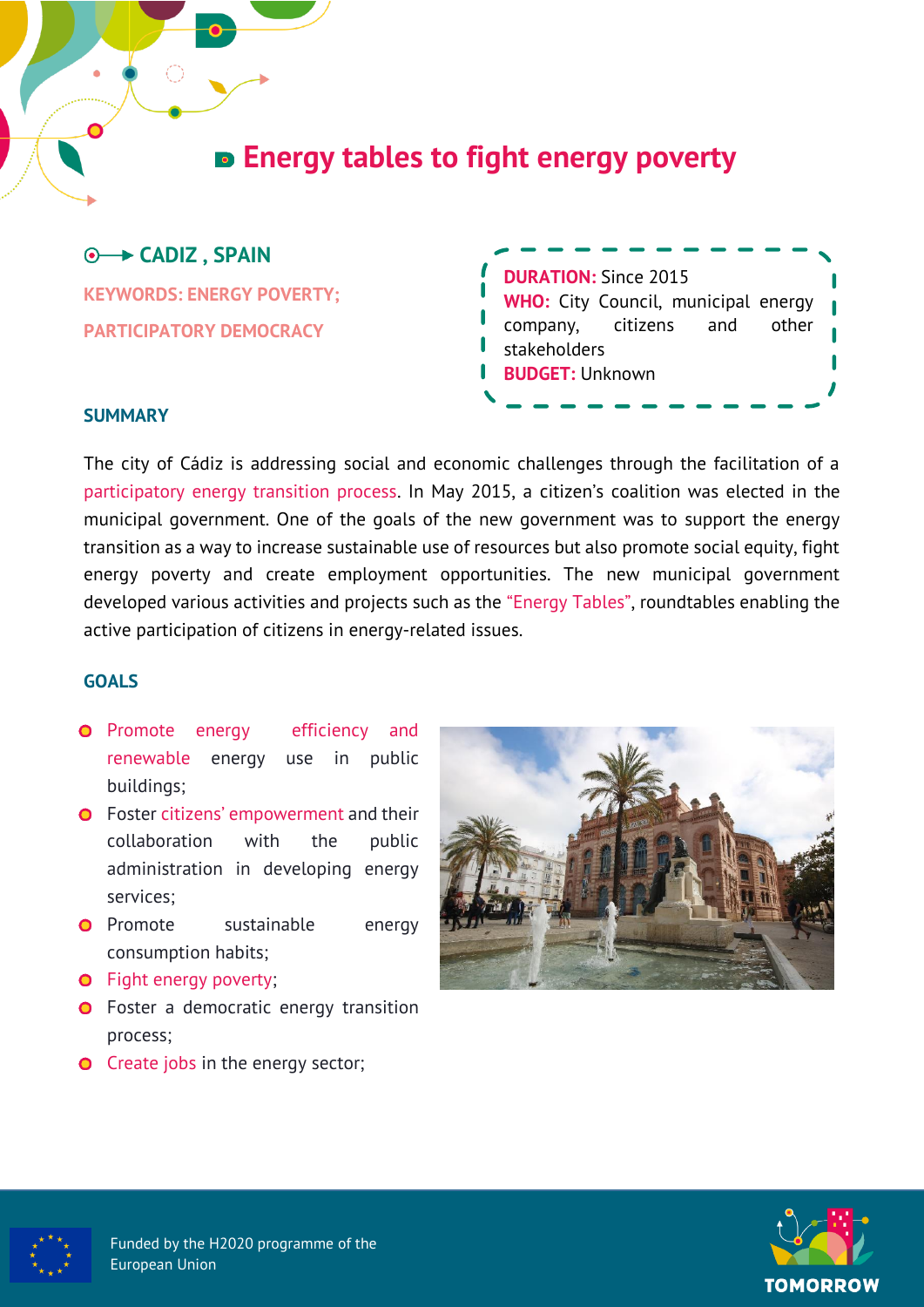#### **HOW IT WORKS**

**O** The City holds 60% shares in the local energy company Électrica de Cádiz. The city decided to use it to promote "a change in its energy model that would create employment and benefit citizens." The revenues from Électrica de Cádiz are used to cover energy costs of public buildings, public lighting and traffic lights, as well as subsidies for low-income households.

*"We join efforts to change our current centralised, polluting and*  dangerous model, which *responsible for climate change and serious social inequalities, for a sustainable, fair, renewable, distributed, democratic energy model, which generates local employment"*

 $\sqrt{\cdot}$  Cadiz Municipality

**O** The municipality created two working groups on

energy called "Energy Tables". One is about fighting energy poverty and the other one on the energy transition in Cádiz. These roundtables were created with the aim of enabling citizens' participation and knowledge co-creation. The participants of the roundtables meet regularly, discuss ideas and propose actions and activities. These tables also allow the municipality to gather ideas from citizens and bring them to the attention of the local energy company. As an example, one of the activities proposed was a workshop about energy saving and understanding household's electricity bills. Participants of the roundtables asked the company to produce 100% renewable energy and to increase the production of local energy. Because of this proposal, Électrica de Cádiz municipal company installed PV panels on its roofs. In addition, the municipality offers tax reductions to citizens that install PV panels on their roofs or own shares in community renewable energy projects.

- **O** Thanks to an application to monitor the energy consumption in public buildings and the organisation of trainings on energy issues for municipality employees, Cadiz City Council is increasing the energy efficiency in municipal buildings: they managed to save around 50% of the money previously spent on electricity bills.
- **O** Another pilot project allowed eight unemployed people to be trained as energy advisers. They were then given an eight-month contract to draw up the Plan of Action against Energy Poverty. The advisory team provides advice to families in Cádiz on optimizing their energy contracts so that they can save money.